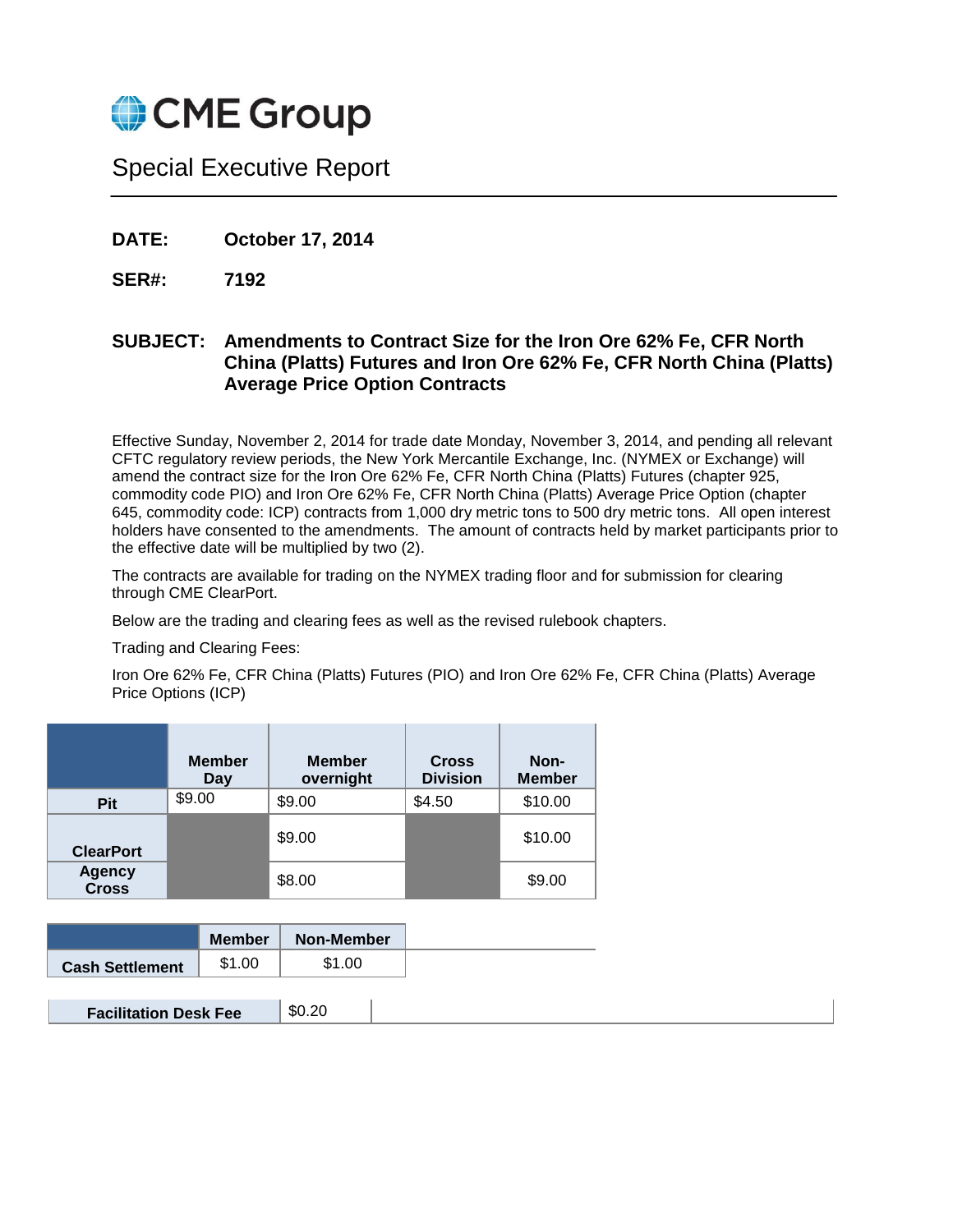# **Chapter 925 Iron Ore 62% Fe, CFR North China (Platts) Futures**

# **925100. SCOPE OF CHAPTER**

The provisions of these rules shall apply to all futures contracts bought or sold on the Exchange for cash settlement based on the Floating Price. The procedures for trading, clearing, and cash settlement of this contract, and any other matters not specifically covered herein shall be governed by the general rules of the Exchange.

#### **925101. CONTRACT SPECIFICATIONS**

The Floating Price for each contract month is equal to the average price calculated for all available price assessments published for "Iron ore fines 62% Fe – CFR North China Port" for that given calendar month by Platts.

# **925102. TRADING SPECIFICATIONS**

The number of months open for trading at a given time shall be determined by the Exchange.

#### **925102.A. Trading Schedule**

The hours of trading for this contract shall be determined by the Exchange.

#### **925102.B. Trading Unit**

The contract quantity shall be five hundred (500) dry metric tons. Each contract shall be valued as the contract quantity multiplied by the settlement price.

# **925102.C. Price Increments**

Prices shall be quoted in U.S. dollars and cents per dry metric ton. The minimum price fluctuation shall be \$0.01 per dry metric ton. There shall be no maximum price fluctuation.

#### **925102.D. Position Limits, Exemptions, Position Accountability, and Reportable Levels**

The applicable position limits and/or accountability levels, in addition to the reportable levels, are set forth in the Position Limit, Position Accountability and Reportable Level Table in the Interpretations & Special Notices Section of Chapter 5.

A Person seeking an exemption from position limits for bona fide commercial purposes shall apply to the Market Regulation Department on forms provided by the Exchange, and the Market Regulation Department may grant qualified exemptions in its sole discretion.

Refer to Rule 559 for requirements concerning the aggregation of positions and allowable exemptions from the specified position limits.

#### **925102.E. Termination of Trading**

Trading shall terminate on the last business day of the contract month. Business days are based on the Singapore Public Holiday calendar.

#### **925103. FINAL SETTLEMENT**

Final Settlement under the contract shall be by cash settlement. Final settlement, following termination of the trading for a contract month, will be based on the Average Daily Price for the delivery month. The final settlement price will be the Floating Price calculated for each contract month.

# **925104. DISCLAIMER**

NEITHER CME GROUP INC., NYMEX NOR ANY OF THEIR AFFILIATES (COLLECTIVELY "CME") NOR PLATTS GUARANTEES THE ACCURACY AND/OR COMPLETENESS OF THE PRICE ASSESSMENTS OR ANY OF THE DATA INCLUDED THEREIN. NEITHER CME NOR PLATTS MAKE ANY WARRANTIES, EXPRESS OR IMPLIED, AS TO THE RESULTS TO BE OBTAINED BY ANY PERSON OR ENTITY FROM USE OF THE PRICE ASSESSMENTS, TRADING BASED ON THE PRICE ASSESSMENTS, OR ANY DATA INCLUDED THEREIN IN CONNECTION WITH THE TRADING OF THE CONTRACTS, OR, FOR ANY OTHER USE.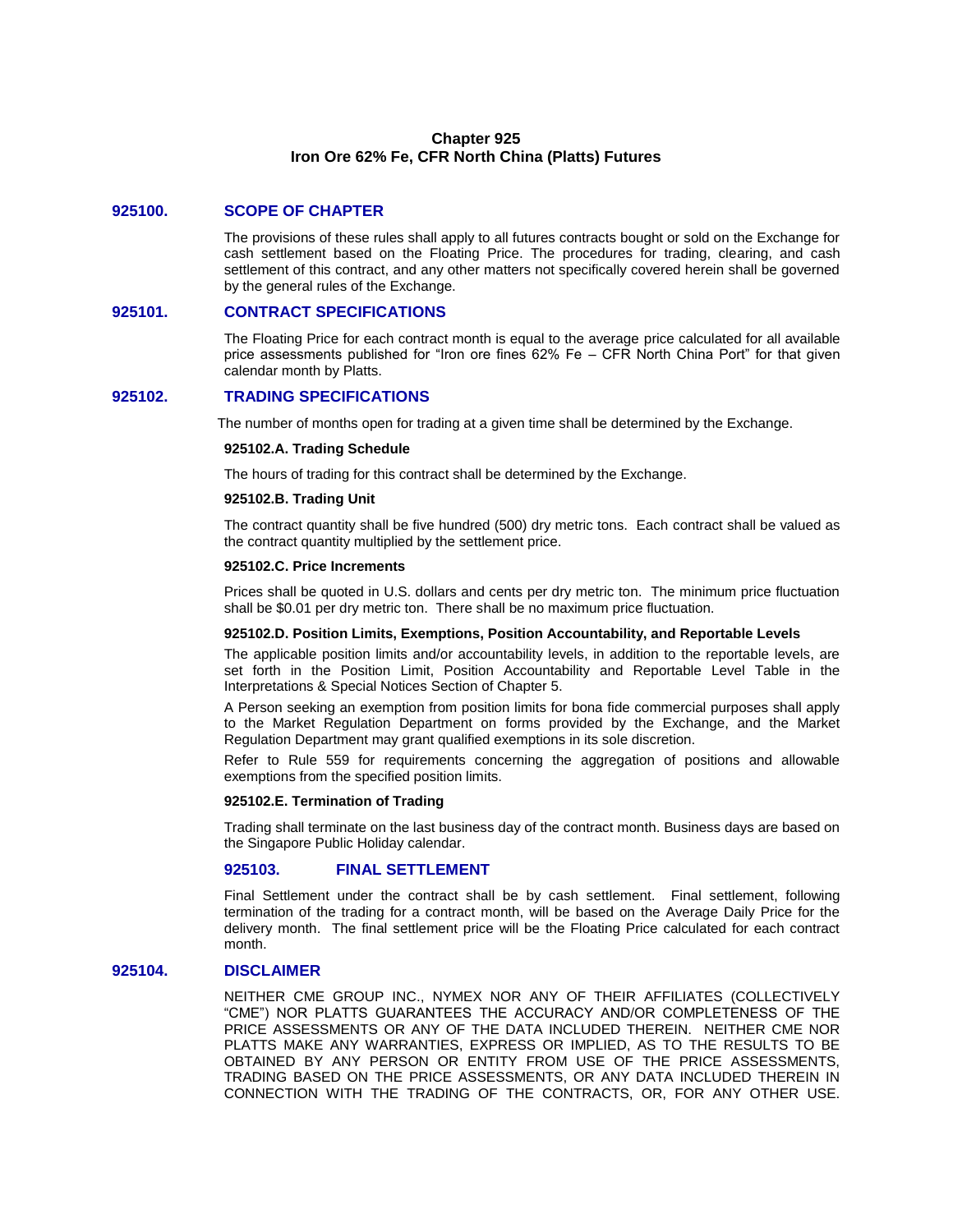NEITHER CME NOR PLATTS MAKE ANY WARRANTIES, EXPRESS OR IMPLIED, AND EACH HEREBY DISCLAIMS ALL WARRANTIES OF MERCHANTABILITY OR FITNESS FOR A PARTICULAR PURPOSE OR USE WITH RESPECT TO THE PRICE ASSESSMENTS OR ANY DATA INCLUDED THEREIN. WITHOUT LIMITING ANY OF THE FOREGOING, IN NO EVENT SHALL CME OR PLATTS HAVE ANY LIABILITY FOR ANY LOST PROFITS OR INDIRECT, PUNITIVE, SPECIAL OR CONSEQUENTIAL DAMAGES (INCLUDING LOST PROFITS), EVEN IF NOTIFIED OF THE POSSIBILITY OF SUCH DAMAGES.

"Platts" is a trademark of The McGraw-Hill Companies, Inc. and has been licensed for use by NYMEX. Platts does not sponsor, endorse, sell or promote the contract and Platts makes no recommendations concerning the advisability of trading and/or investing in the contract.

#### **Chapter 645**

# **Iron Ore 62% Fe, CFR North China (Platts) Average Price Option**

#### **645100. SCOPE OF CHAPTER**

This chapter is limited in application to put and call options on Iron Ore 62% Fe, CFR North China (Platts) futures contracts. In addition to the rules of this chapter, transactions in options on Iron Ore 62% Fe, CFR North China (Platts) futures shall be subject to the general rules of the Exchange insofar as applicable.

# **645101. OPTION CHARACTERISTICS**

The number of months open for trading at a given time shall be determined by the Exchange.

# **645101.A. Trading Schedule**

The hours of trading for this contract shall be determined by the Exchange.

#### **645101.B. Trading Unit**

An Iron Ore 62% Fe, CFR North China (Platts) Average Price Option is a cash settled option. On expiration of a call option, the value will be the difference between the final settlement price of the contract month of the underlying Iron Ore 62% Fe, CFR North China (Platts) futures contract and the strike price multiplied by 500 tons, or zero, whichever is greater. On expiration of a put option, the value will be the difference between the strike price and the final settlement price of the contract month of the underlying Iron Ore 62% Fe, CFR North China (Platts) futures contract multiplied by 500 tons, or zero, whichever is greater.

#### **645101.C. Price Increments**

Prices shall be quoted in dollars and cents per dry metric ton. The minimum price increment will be \$0.01. A cabinet trade may occur at the price of \$0.002 per dry metric ton or \$1.00.

#### **645101.D. Position Limits, Exemptions, Position Accountability and Reportable Levels**

The applicable position limits and/or accountability levels, in addition to the reportable levels, are set forth in the Position Limit, Position Accountability and Reportable Level Table in the Interpretations & Special Notices Section of Chapter 5.

A Person seeking an exemption from position limits for bona fide commercial purposes shall apply to the Market Regulation Department on forms provided by the Exchange, and the Market Regulation Department may grant qualified exemptions in its sole discretion.

Refer to Rule 559 for requirements concerning the aggregation of positions and allowable exemptions from the specified position limits.

#### **645101.E. Termination of Trading**

The option contract shall expire on the last business day of the contract month. If the last business day of the contract month is a Singapore holiday, the last trade date shall be the business day immediately preceding the holiday. Business days are based on the Singapore Public Holiday calendar.**645101.F. Type Option**

The option is a European-style option cash settled only on expiration day.

# **645102. EXERCISE PRICES**

Trading shall be conducted for options with strike price increments as set forth below.